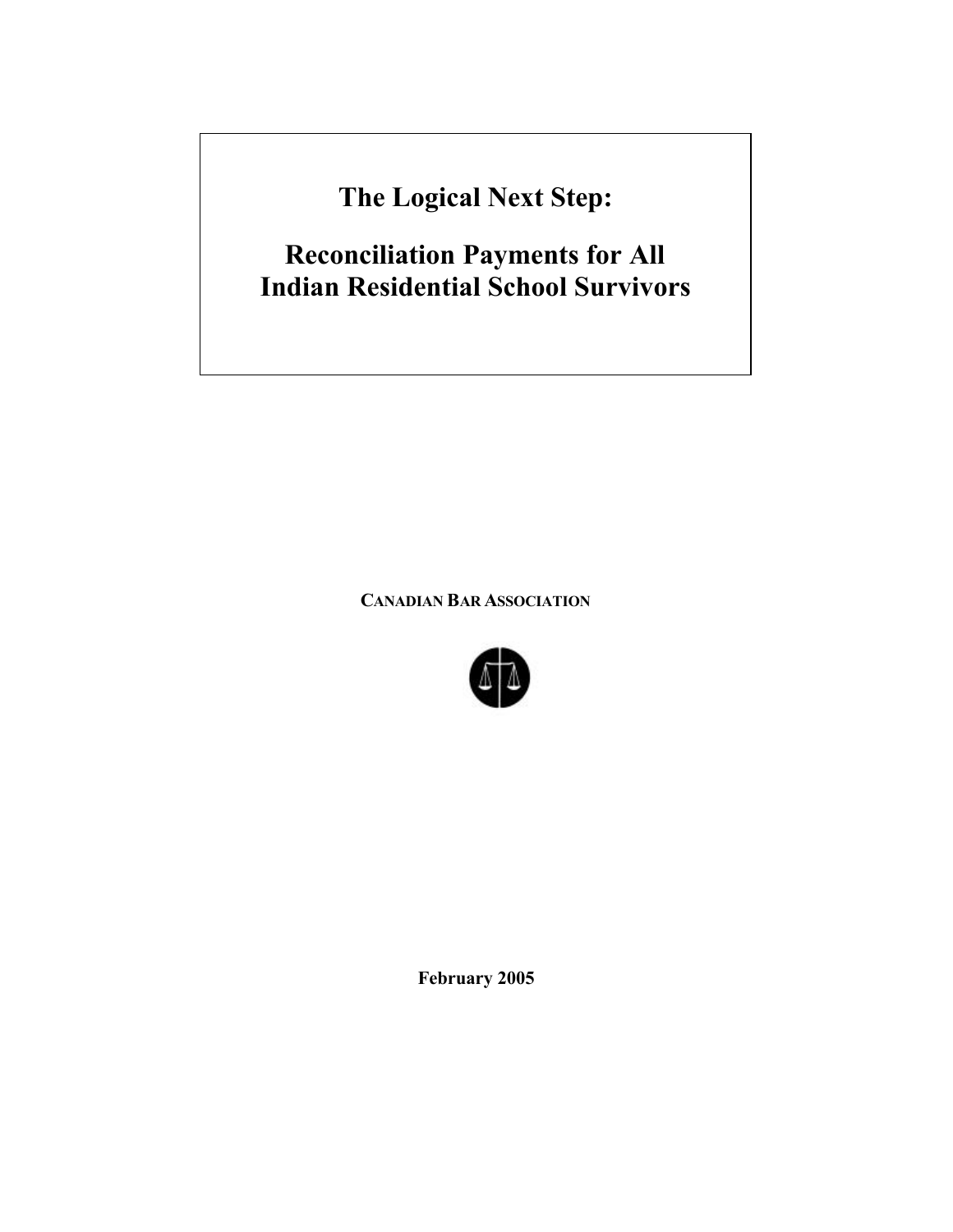## **PREFACE**

The Canadian Bar Association is a national association representing 38,000 jurists, including lawyers, notaries, law teachers and students across Canada. The Association's primary objectives include improvement in the law and in the administration of justice.

This submission was prepared by the National Aboriginal Law and the National Alternative Dispute Resolution Sections of the Canadian Bar Association, with assistance from the Legislation and Law Reform Directorate at the National Office. The submission has been reviewed by the Legislation and Law Reform Committee and approved as a public statement of the Canadian Bar Association.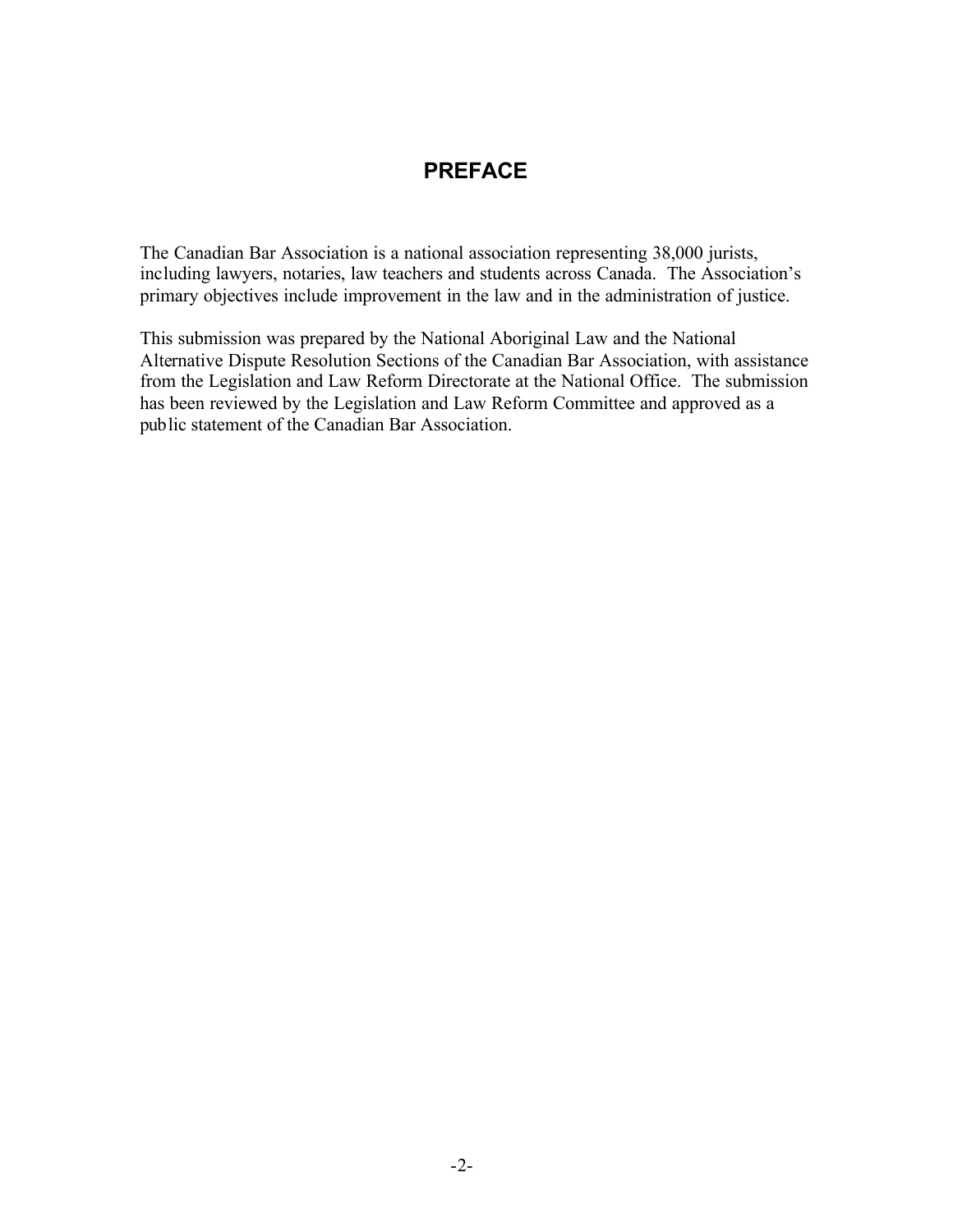# **The Logical Next Step:**

# **Reconciliation Payments for All Indian Residential School Survivors**

### **Executive Summary**

At its Annual Meeting in August 2004, the Canadian Bar Association adopted a resolution<sup>1</sup> calling for the government to go beyond the existing Indian Residential Schools Dispute Resolution process to provide a base payment to all survivors of Indian Residential Schools. The CBA recognizes the tragic legacy of Indian Residential Schools and the failure of the current options of either litigation or the dispute resolution process to resolve the situation. The harms caused by Indian Residential Schools are still profoundly felt by the individual students who attended the schools, as well as their families, communities and Nations.

The CBA recommends that, as the next logical step towards reconciliation and restoration of the health, vitality, pride and culture of Aboriginal communities, the Government of Canada make a reconciliation payment to all students of Indian Residential Schools who were alive on January 7, 1998. January 7, 1998 is the date the government made its Statement of Reconciliation and unveiled *Gathering Strength, Canada's Aboriginal Action Plan*. 2 One element of the Action Plan was to establish a dispute resolution program as an alternative to civil litigation for students who experienced physical abuse, sexual abuse or wrongful confinement at a residential school.

Unfortunately, although the dispute resolution process has some positive features, it is not attaining its objectives. There are many reasons for this. The dispute resolution system is

 $\overline{1}$ 1 Canadian Bar Association Resolution 04-08-A.

<sup>2</sup> http://www.irsr-rqpi.gc.ca/english/historical\_events.html.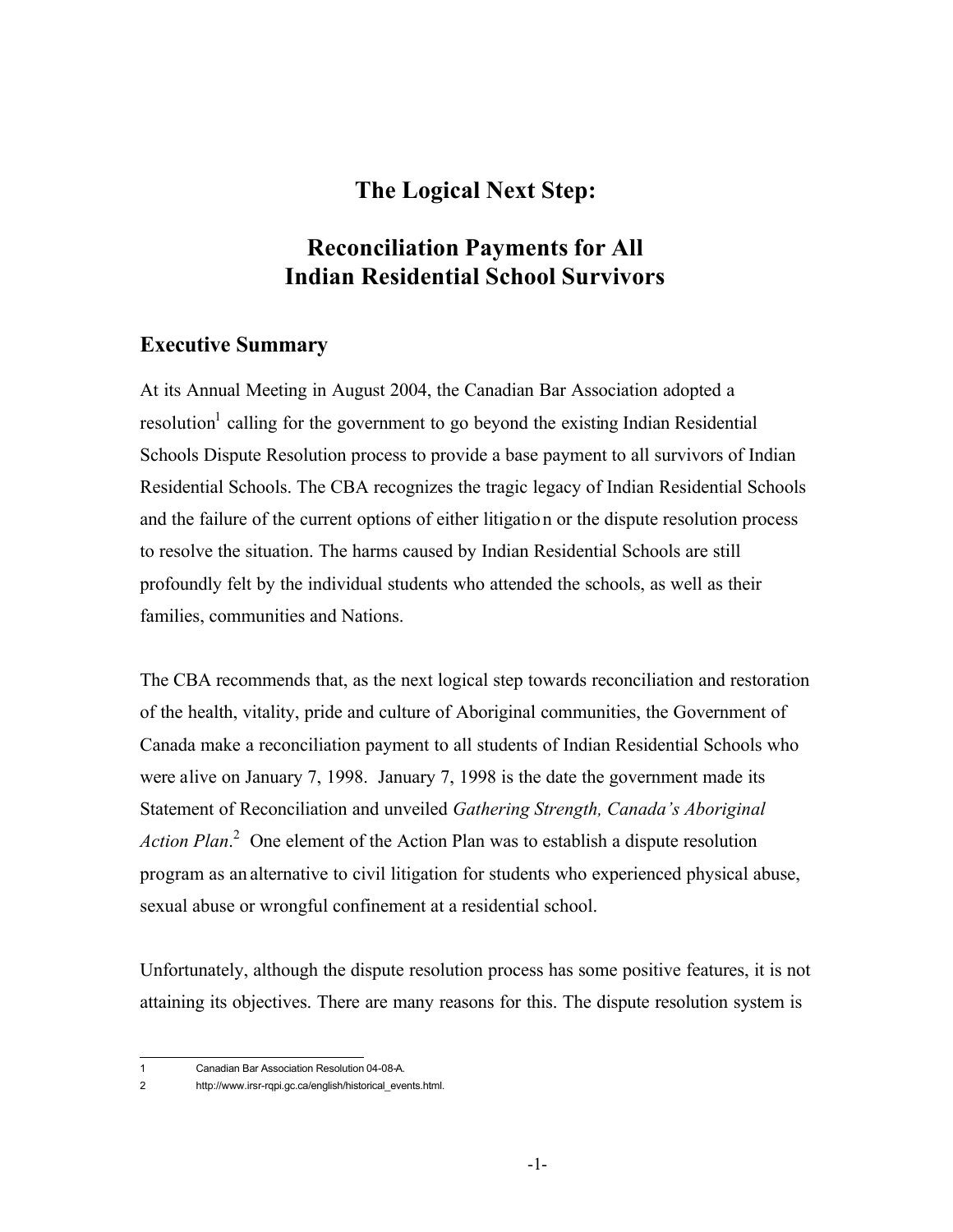based on the narrow grounds of tort law and related notions of harm, wrongdoing and compensation. Applicants to the dispute resolution program must complete a daunting 40-page application form and provide intimate details of every act of abuse that happened to them as a child. Compensation is provided according to a grid system, offering higher awards to claimants from some jurisdictions to reflect local court decisions. Awards also vary depending on the government's agreement with the religious community that ran a school, so that some applicants receive only 70% of a claim, while others receive 100%.

The Assembly of First Nations reports that the program is causing further harm to claimants.<sup>3</sup> In fact, the first page of the government's own web site contains a warning that information on the site about making a claim may cause a reader to "trigger" ("suffer trauma by remembering or reliving past abuse") and provides a crisis referral telephone number $4$ 

The most telling failure of the current dispute resolution program, however, is that there have been very few applications to it and only a handful of settled cases. The fact that program administration costs are four times settlement amounts also reflects badly on how the program is achieving its intended result.<sup>5</sup>

#### **Loss of language and culture and other harms**

The current dispute resolution program does not address the fundamental harms suffered by Aboriginal peoples as a result of the India n Residential School system that was expressly established to eradicate Aboriginal languages and culture and to "kill the Indian in the child". 6 The government's strategy for achieving its policy objective involved removing children from their families (by force if necessary), punishing them for speaking their language, denying them the right to follow their spiritual teachings and traditional celebrations, and failing to provide them with an adequate education. Indian

 $\overline{3}$ Assembly of First Nations, Report on Canada's Dispute Resolution Plan to Compensate for Abuses in Indian Residential Schools, (Ottawa: Assembly of First Nations, 2004) at 28, section 18.1.

<sup>4</sup> [www.irsr-rqpi.gc.ca.](www.irsr-rqpi.gc.ca)

<sup>5</sup> As reported in a CanWest News Service story by Richard Foot, *The Kingston Whig-Standard* (6 November 2004).

<sup>6</sup> Report of the Royal Commission on Aboriginal Peoples, *Looking Forward, Looking Back* - Volume 1 (Ottawa: Minister of Supply and Services Canada, 1996) at 365.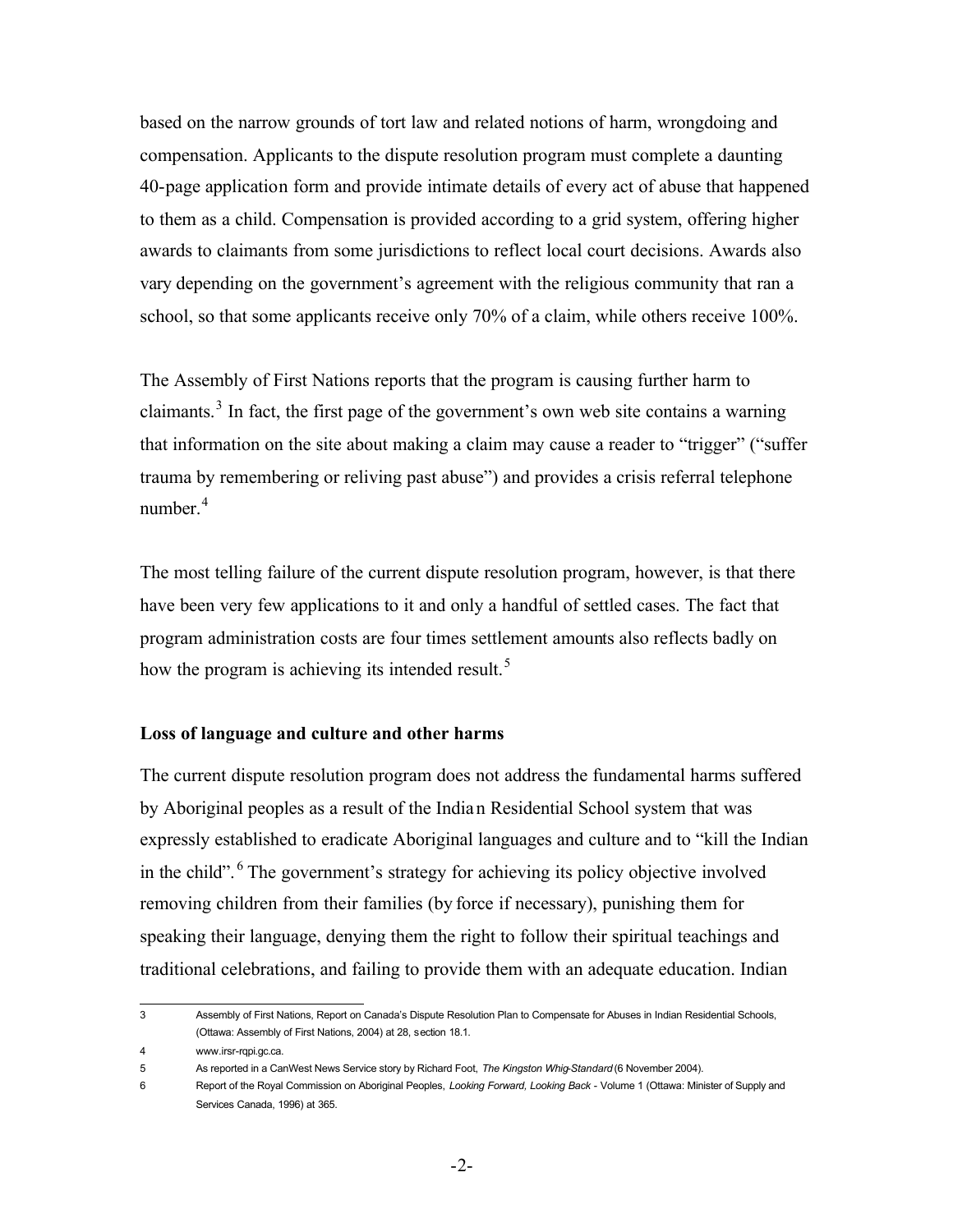Residential Schools were chronically underfunded and poorly maintained and the children attending them were not provided with adequate food, clothing or medical attention. Student deaths were not uncommon.

The use of punishment at the schools and the vulnerability of the Aboriginal students attending them is well-documented.<sup>7</sup> The overall atmosphere has been described as one of "fear, loneliness and loathing".<sup>8</sup>

The consequences of school attendance on subsequent generations are apparent. Children raised without love and without their parents and families were denied the opportunity to learn about nurturing and positive family relationships. The residential school experience began a cycle of shame, violence and abuse that has spread from generation to generation. The long-term detrimental impact on Aboriginal communities is still a reality today.

#### **Restorative justice**

In our view, the blame and fault-finding approach of the corrective justice model that has, so far, been the government's response to the Indian Residential School legacy, is inadequate. Rather, the government should use a restorative justice approach that is conducive to reconciliation and healing and may ultimately be able to provide Aboriginal peoples with the "peace and comfort"<sup>9</sup> they seek.

#### **The reconciliation payment**

The Law Commission of Canada in its investigation of child abuse in institutional settings<sup>10</sup> recommended that the government consider *ex gratia* payments "to include

 $\overline{7}$ 7 *Supra,* note 6 at 353 to 376*.*

<sup>8</sup> *Supra*, note 6 at 377, quoting Chief Ed Metatawabin of the Fort Albany First Nation.

<sup>9</sup> Speaking at the News Conference to present the Assembly of First Nation's *Report on Canada's Dispute Resolution Plan to Compensate for Abuses in Indian Residential Schools*, November 17, 2004, National Chief Phil Fontaine said that the residential school experience "continues to deny the peace and comfort that people seek to this day" (From transcript prepared by Media Q for Indian Residential Schools Resolution Canada, at 1).

<sup>10</sup>Law Commission of Canada, *Restoring Dignity: Responding to Child Abuse in Canadian Institutions - Executive Summary* (Ottawa: Government of Canada, 2000).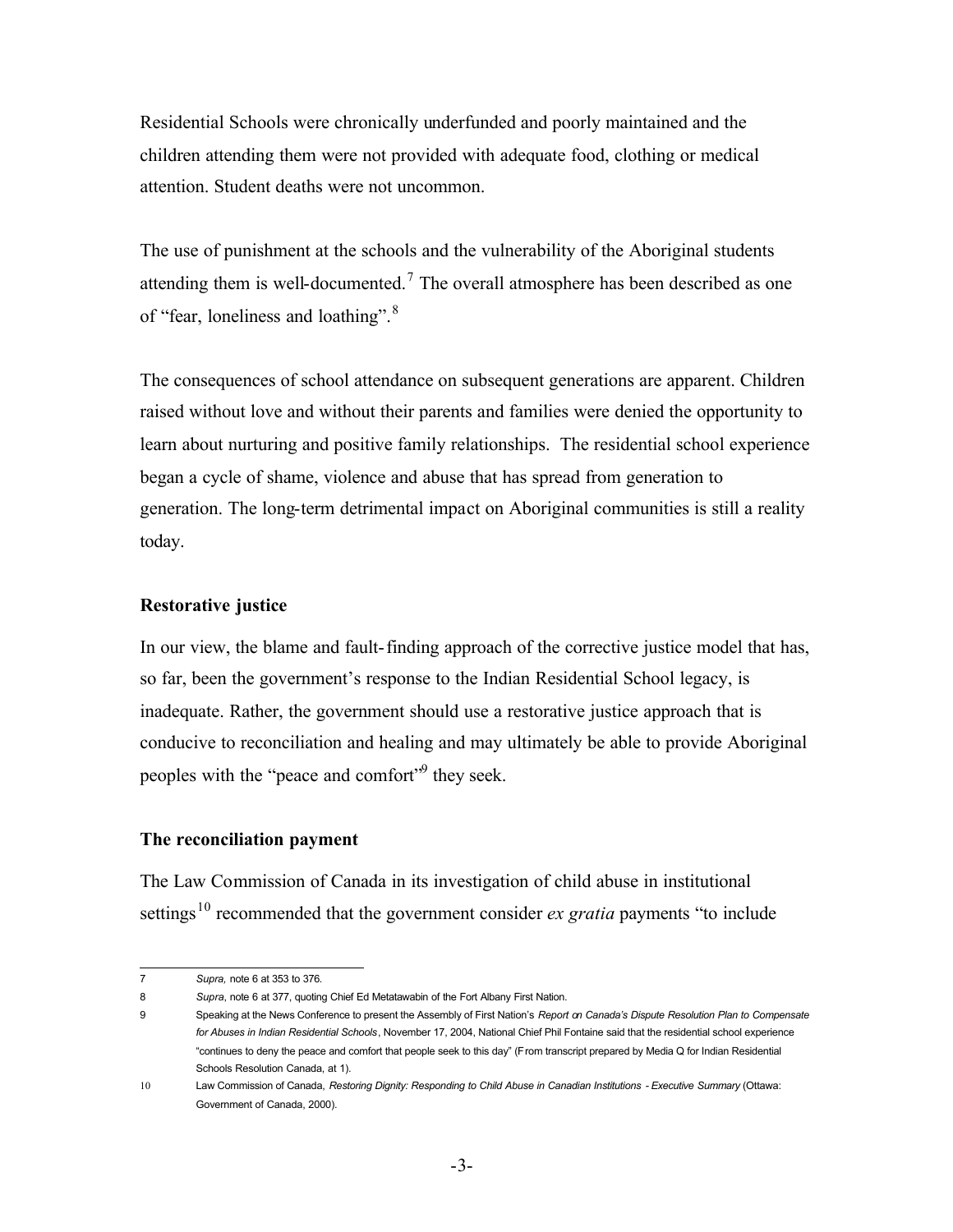granted to any person who attended an Indian Residential School".<sup>12</sup> classes of persons who suffered harm, directly or indirectly, as a result of policy decisions later found to have been inappropriate, even when others are potentially liable in civil action". 11 The Assembly of First Nations has also called for a "lump sum award [to] be

The CBA agrees that a reconciliation payment would be restorative. The payment would not require a person to prove that he or she was a victim, but rather would recognize a person as a survivor of an injurious program for which the government of Canada is responsible.

The average age of residential school survivors is now 57 and it is estimated that every day five survivors die.<sup>13</sup> The CBA believes that it is incumbent upon the government of Canada to take immediate action to produce a just and expeditious remedy.

#### **Payment details**

The CBA offers the following suggestions for the reconciliation policy:

- the payment scheme should be straightforward, objective, and efficient.
- the application form should be clear and simple (one page).
- the government should do everything possible to find the necessary information for the applicant in government records (name of school, years at school).
- the reconciliation payment should start with a base amount for any time spent at school (for example, \$ 10,000) and add an amount for each year at school (for example, \$3,000). 14
- a review committee should be established to address disagreements that may arise. The committee could, for example, have five members: two government officials, one church representative, one representative from the Assembly of First Nations, and one

 $11$ *Ibid.*, at 22-23.

<sup>12</sup> *Supra,* note 3 at 18.

<sup>13</sup> In a news release issued on December 20, 2002, the Government of Canada said that there were approximately 90,000 students of Indian Residential Schools still alive (www.irsr-rqpi.gc.ca/english/news 20\_12\_02.html.). On January 31, 2005, the government web site provides Statistics Canada data reporting that there are 85,975 students of Indian Residential Schools still alive (www.irsr[rqpi.gc.ca/english/statistics.html\)](www.irsr-rqpi.gc.ca/english/statistics.html). Over a 110-week period, it is therefore estimated that 4,025 surviving students died. This works out to an average of 5 people a day . 14 *Supra*, note 3 at 19, footnote 19.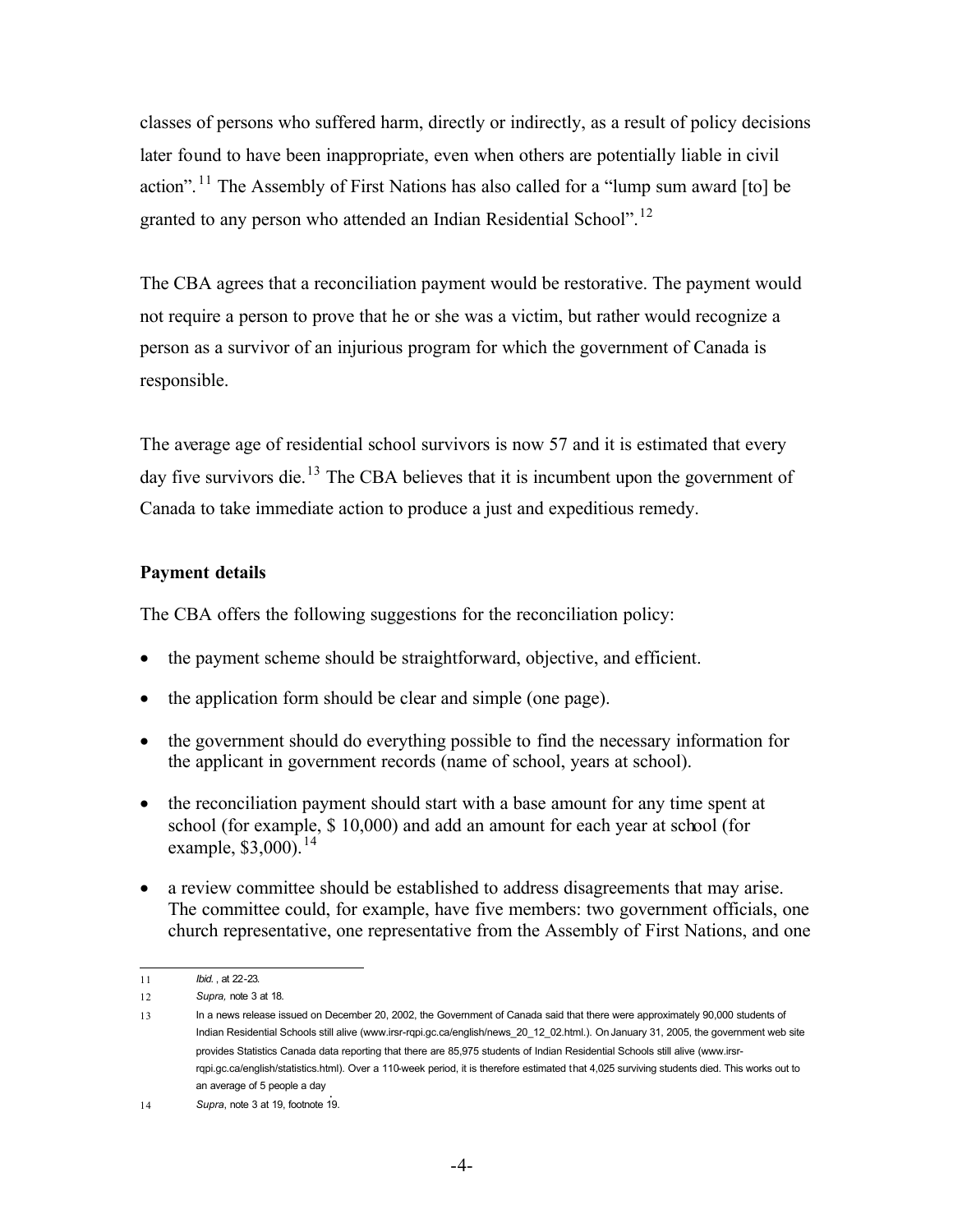Aboriginal person with a background in counseling or community health, selected in consultation with the Aboriginal community. Two of the committee members should be women.

- the reconciliation payment should be tax free and not result in a claw back of social assistance or other benefits or insurance an applicant is receiving. The government should negotiate appropriate arrangements with its provincial and territorial counterparts.
- all residents of residential schools alive on January 7, 1998 should be eligible for the reconciliation payment even if they have already settled a claim for physical or sexual abuse or wrongful confinement. Estates will be able to make a claim on behalf of a school survivor who died after January 6, 1998.
- recipients of the reconciliation payment should maintain their right to make a claim through the dispute resolution program or the courts for damages relating to the physical abuse, sexual abuse, or wrongful confinement that they experienced.
- applicants for the reconciliation payment should receive free legal advice about the consequences of accepting it. The government should pay for this advice (for example, \$ 500 for the consultation).
- a settlement of fees must be negotiated with lawyers representing clients in individual litigation or class action law suits who drop their claims and accept the reconciliation payment.
- every effort should be made to have the program up and running by September 1, 2005 and completed by December 31, 2010.
- the reconciliation payment program should be launched with ceremony and be used as an opportunity to educate Canadians about what happened in Canada's Indian Residential Schools and the consequences of these events on students, their families, and Aboriginal communities.
- the government must accept 100% liability for the reconciliation payment.
- the government should put in place a reparation fund as part of a truth and reconciliation process to respond to the intergenerational impact of attendance at residential schools. This is a way to recognize the tens of thousands of Indian Residential School students who have already passed away and whose descendants and communities suffered the consequences of their school experience.
- the reconciliation payment must be seen as a genuine irrevocable offer of compensation from the government.
- the reconciliation payment should be made in a spirit of generosity and respect.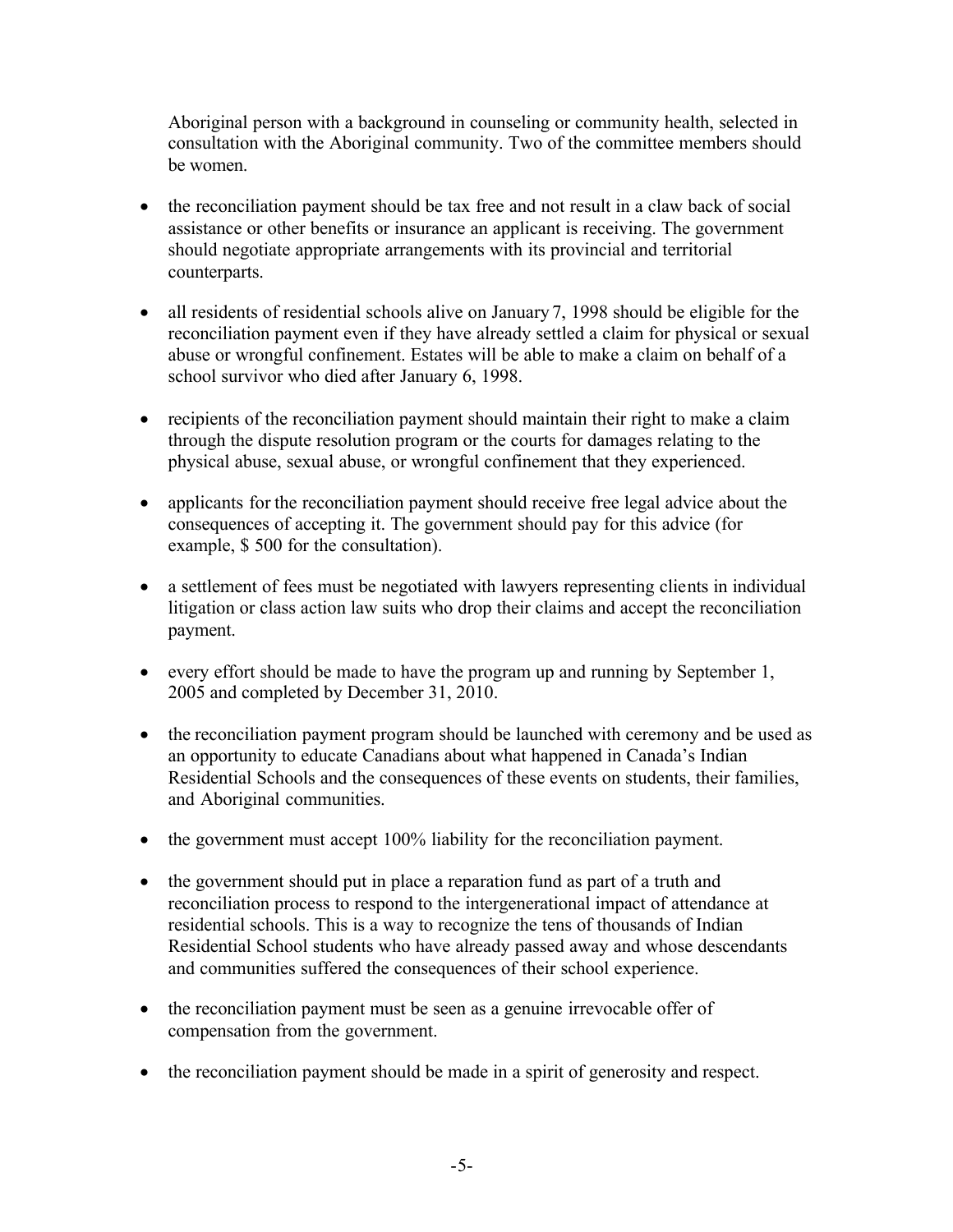#### **Improvements to the dispute resolution program**

While the goal is that the reconciliation payment will offer justice to survivors of the residential school experience, they must still have the option of pursuing a claim for physical abuse, sexual abuse, or wrongful confinement. For this reason, the CBA believes that improvements to the current dispute resolution program are also required.

The CBA generally supports the recommendations made by the Assembly of First Nations in its November 2004 Report<sup>15</sup> and has four additional recommendations.

The Application Form and Guide to the dispute resolution program should be reviewed in light of the experience Indian Residential Schools Resolution Canada has had processing and adjudicating applications to determine what information is essential to the application process. The form should only require this information and applicants should also be able to submit a videotape or audio recording as a way to provide details of the abuse.

Legal aid should be available to applicants. The 40-page application form is, in essence, a statement of claim requiring the advice of a lawyer before being submitted to the government.

The compensation points and amounts being paid must be revised to reflect what is currently being awarded by judges in comparable cases.

The government must address the appearance of bias in the dispute resolution program, in which it acts as both the defendant and the administrator. An application received by the government should be immediately sent to the Adjudication Office where both parties to the dispute can discuss a suitable hearing date. As well, adjudication decisions should be made available, without identifying information, to other applicants, potential claimants,

 $15$ 15 *Supra*, note 3 at 19-35.